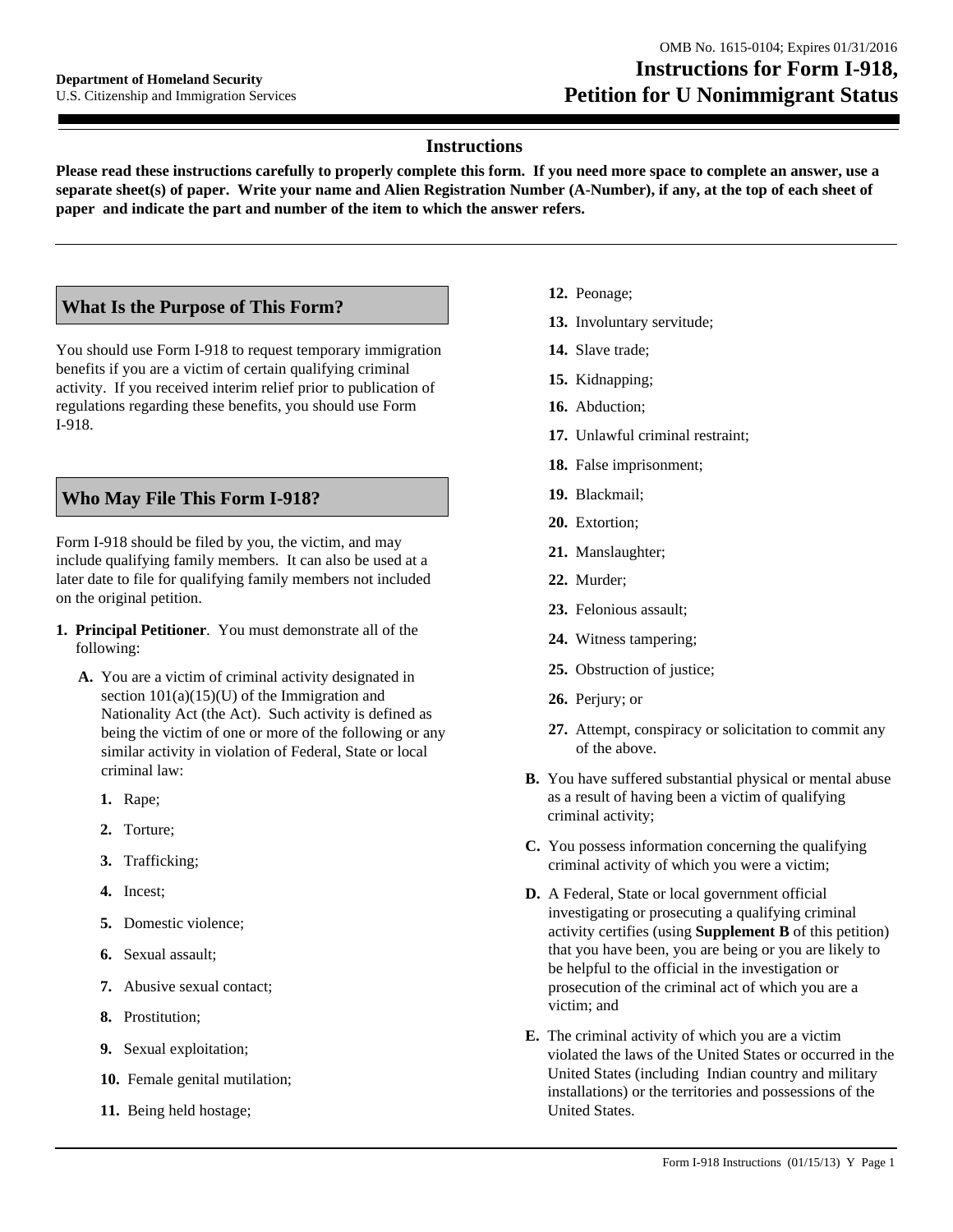- **2. Principal Petitioner** filing for a qualifying family member, or **currently holding U-1 status** and filing for a qualifying family member. You must also demonstrate that:
	- **A.** If you are under the age of 21 years, qualifying family members for whom you are filing are your:
		- **1.** Spouse;
		- **2.** Unmarried child(ren) under the age of 21;
		- **3.** Parent(s);
		- **4.** Unmarried siblings under the age of 18.
	- **B.** If you are over the age of 21 years, qualifying family members for whom you are filing are your:
		- **1.** Spouse;
		- **2.** Unmarried child(ren) under the age of 21.

## **General Instructions.**

### **Step 1. Fill Out the Form I-918, I-918, Supplement A and I-918, Supplement B**

- **1.** Type or print legibly in black ink.
- **2.** If extra space is needed to complete any item, attach a continuation sheet, indicate the item number, and date and sign each sheet.
- **3.** Answer all questions fully and accurately. State that an item is not applicable with "N/A." If the answer is none, write "none."

# **Completing Form I-918.**

This form is divided into **Parts 1** through **7**. The following information should help you fill out the form.

You, as the principal petitioner, must file a Form I-918 for yourself. You must also file a Form 918, Supplement B, U Nonimmigrant Status Certification, that has been completed and signed by a certifying official. The Form I-918, Supplement B, must be submitted with the original Form I-918 petition package. If it is not attached, your Form I-918 may be denied.

### **Part 1 - Information about you.** *(Person filing this petition as a victim of qualifying criminal activity.)*

**A. Family Name** (Last name) - Give your legal name. If you have two last names, include both and use a hyphen (-) between the names, if appropriate.

- **B. Given Name** (First name) Give your full first name, do not use "nicknames." (Example: If your name is Albert, do not use Al.)
- **C. Other Names Used**  Provide all the names you have used, including maiden name if applicable, married names, nicknames, etc.
- **D. Home Address** Give your physical street address. This must include a street number and name or a rural route number. Do not put a post office box (P.O. Box) number here.
- **E. Safe Mailing Address** Give your mailing address, if different from your home address. If you do not feel secure in receiving correspondence regarding this petition at your home address, provide a "safe mailing address" in this space. This address may be a post office box, the address of a friend, your attorney, a community based organization that is helping you, or any other address where you can safely and punctually receive mail.
- **F. Home Telephone Number** Give the phone number with area code. If you live outside the United States, give the country and city code.
- **G. Safe Daytime Telephone Number** If you do not feel secure in receiving telephone calls regarding this petition at your home telephone number, provide a "safe telephone number" in this space. This number may be for a friend, your attorney, a community-based organization that is helping you, or any other number where you can safely and punctually receive a call or a message.
- **H. E-Mail Address** This is optional. If you do not have an email address or feel that your email address is not secure, write "None."
- **I. A-Number** This is your USCIS (former INS) file number. If you do not have an A-Number or do not know it, leave this blank.
- **J. U.S. Social Security Number** If you do not have a Social Security number, leave this blank.
- **K. Gender and Marital Status** Check the appropriate box for each.
- **L. Date of Birth** Use eight numbers to show your date of birth (example: May 1, 1979, should be written 05/01/1979).
- **M. Country of Birth** Give the name of the country where you were born. Include the city, state or province, and country.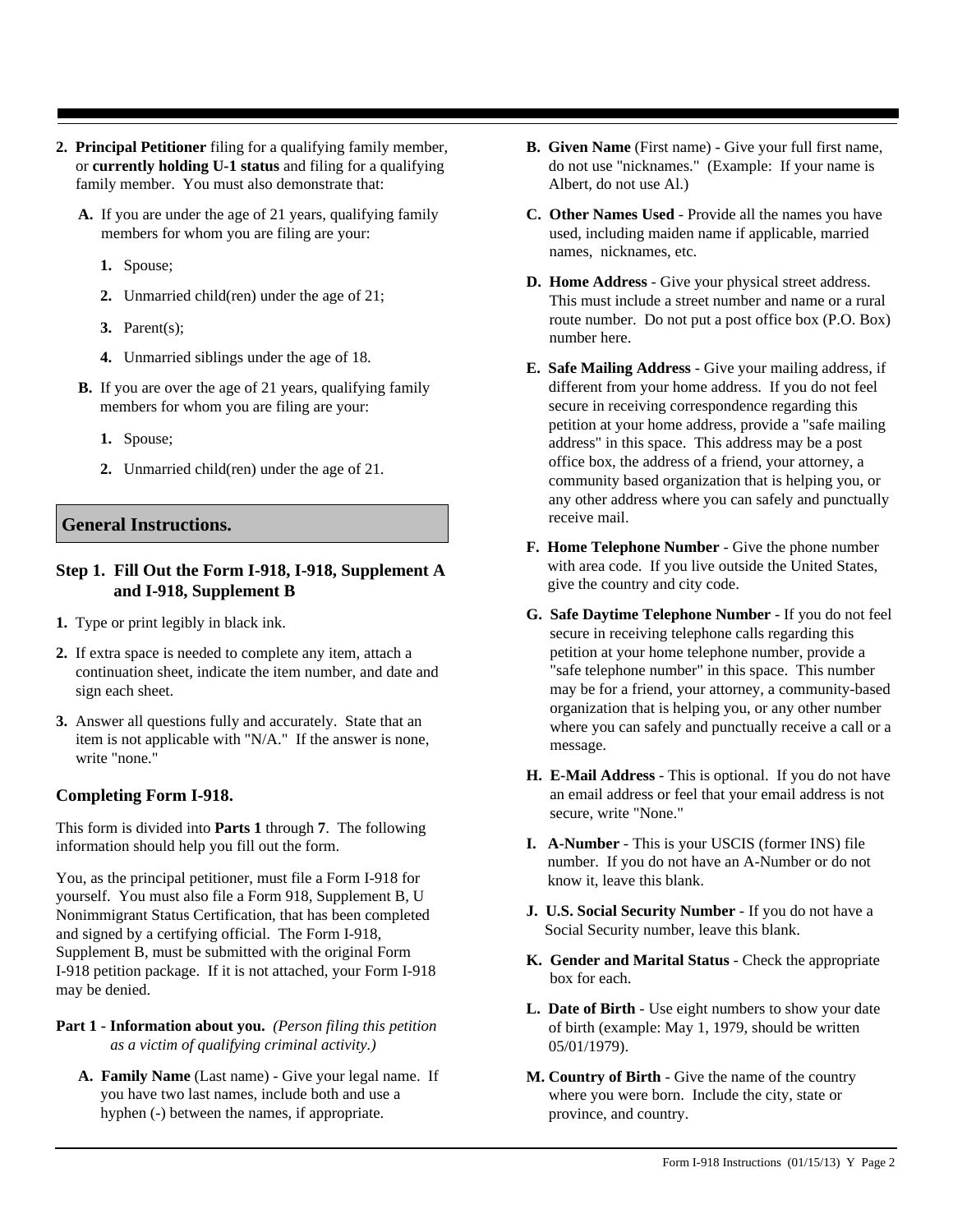- **N. Country of Citizenship** Give the name of the country where you are a citizen. This is not necessarily the country where you were born.
- **O. Passport Number** Give the number of the passport used to enter the United States, if applicable.
- **P. Place of Issuance** Give the location where your passport was issued.
- **Q. Date of Issue**  Give the date when your passport was issued.
- **R. Place of Last Entry Into the U.S.** Give the place where you last entered the United States, regardless of whether that entry was legal or illegal.
- **S. Date of Last Entry Into the U.S.** Give the date you last entered the United States, regardless of whether that entry was legal or illegal.
- **T. Form I-94, Arrival/Departure Document, Number** If you are physically present in the United States, give the number on Form I-94 issued at the time of entry.
- **U. Current Immigration Status** Give your current status, regardless of how you entered the United States (visitor, student, entry without inspection, etc.)

#### **Part 2 - Additional Information.**

You must answer each question. If you answer "Yes" to any of the questions, explain on a separate sheet(s) of paper.

#### **Part 3 - Processing Information.**

You must answer each question. If you answer "Yes" to any of the questions, explain on a separate sheet(s) of paper.

#### **Part 4 - Information about spouse and/or children.**

Even if you are not petitioning to bring your family member to the United States, you must provide the requested information about your spouse and children, if any.

### **Part 5 - Filing on behalf of family members.**

Complete this question to indicate whether you are petitioning for one or more qualifying family members at this time. See **Section B** below for information on completing a petition on behalf of your qualifying family member.

#### **Part 6 - Attestation, release and signature.**

You, the petitioner, must sign and date the form. If you do not sign the form, the petition will be returned as incomplete.

#### **Part 7 - Signature of person preparing form, if other than petitioner.**

If you, the petitioner, did not fill out the Form I-918, the preparer must also sign, date and give his or her address.

### **Completing Form I-918, Supplement A Petition for Qualifying Family Member of U-1 Recipient.**

If you are filing for a qualifying family member, you must complete a Form I-918, Supplement A, Petition for Qualifying Family Member of U-1 Recipient. Form I-918, Supplement A, must be submitted for each family member for whom you are filing.

A Form I-918, Supplement A, may be filed concurrently with the principal petitioner's initial Form I-918 or at any time thereafter. However, any Form I-918, Supplement A, submitted subsequently must have the appropriate boxes checked in **Part 1**, and must be accompanied by a copy of the principal petitioner's Form I-918. Evidence submitted with the original petition, however, need not be resubmitted.

### **Part 1 - Family member(s) relationship to you (the principal).**

Check the appropriate box.

### **Part 2 - Information about you.**

- **A. Family Name** (Last name) Give your legal name. If you have two last names, include both and use a hyphen (-) between the names, if appropriate.
- **B. Given Name** (First name) Give your full first name, do not use "nicknames." (Example: If your name is Albert, do not use Al.)
- **C. Date of Birth** Use eight numbers to show your date of birth (example: May 1, 1979, should be written 05/01/1979).
- **D. A-Number** This is your USCIS (former INS) file number.
- **E. Status of your Form I-918, Petition for U Nonimmigrant Status** - Check the appropriate box.
- **Part 3 Information about your qualifying family member (the derivative).**
	- **A. Family Name** (Last name) Give his or her legal name. If he or she has two last names, include both and use a hyphen (-) between the names, if appropriate.
	- **B. Given Name** (First name) Give your full first name, do not use "nicknames." (Example: If your name is Albert, do not use Al.)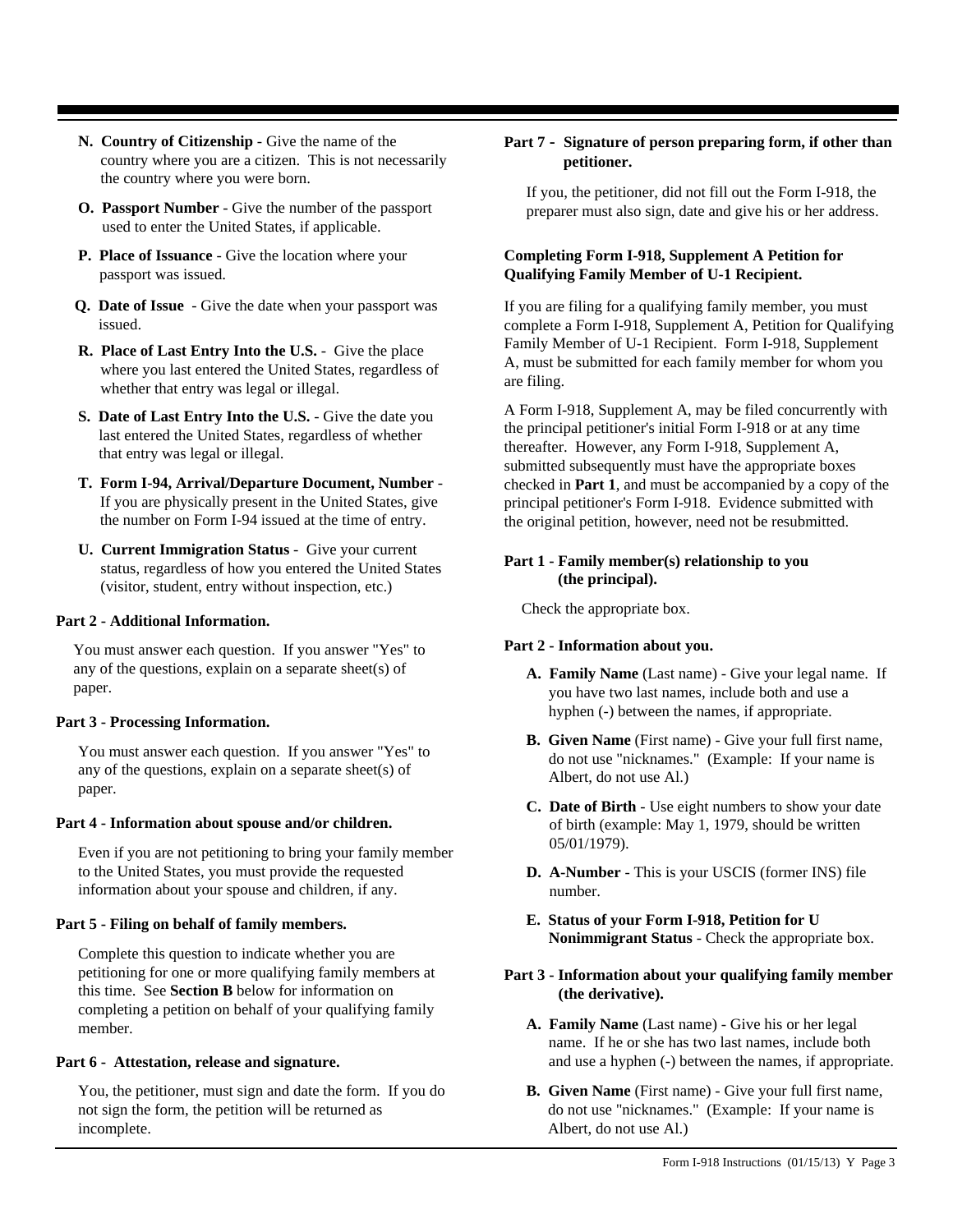- **C. Other Names Used**  Provide all the names he or she has used, including maiden name, if applicable, married names, nicknames, etc.
- **D. Date of Birth** Use eight numbers to show his or her date of birth (example: May 1, 1979, should be written 05/01/1979).
- **E. Country of Birth** Give the name of the country where he or she was born. Include the city, state or province, and country.
- **F. Country of Citizenship** Give the name of the country where he or she is a citizen. This is not necessarily the country where he or she was born.
- **G. Intended Address in the United States** Give his or her intended physical street address. This must include a street number and name or a rural route number. Do not put a post office box (P.O. Box) number here.
- **H. Safe Mailing Address** Give his or her mailing address, if different from his or her intended home address. If he or she does not feel secure in receiving correspondence regarding this petition at his or her home address, provide a "safe mailing address" in this space. This address may be a post office box, the address of a friend, your/his or her attorney, a community based organization, or any other address where he or she can safely and punctually receive mail.
- **I. A-Number** This is his or her USCIS (former INS) file number. If he or she does not have an A-Number or you do not know it leave this blank.
- **J. U.S. Social Security Number** If he or she does not have a U.S. Social Security number, leave this blank.
- **K. Form I-94, Arrival/Departure Document Number** If physically present in the United States, give the number on I-94 issued at the time of entry.
- **L. Home Telephone Number** Give the telephone number with area code where he or she lives and can be reached during the day.
- **M. Safe Daytime Telephone Number** If he or she does not feel secure receiving telephone calls regarding this petition at his or her home, provide a "safe telephone number" in this space. This number may be for a friend, his or her attorney, a community-based organization, or any other number where he or she can safely and punctually receive a call or a message.
- **N. Gender and Marital Status** Check the appropriate box for each.
- **Part 4 Additional information about your qualifying family member.**
	- **A. Numbers 1 through 7** Give all the requested information.
	- **B. Numbers 8 through 26** A response must be given for each question.

#### **Part 5 - Attestation, release and signature.**

You, the petitioner, must sign and date the form. If you do not sign the form, your petition will be returned as incomplete.

If the family member for whom you are filing is in the United States, he or she must sign and date the form. If her or she does not sign or date the form, the Form I-918, Supplement A, will be returned as incomplete.

### **Part 6 - Signature of person preparing form, if other than petitioner.**

If you, the petitioner, did not fill out the Form I-918, Supplement A, the preparer must also sign, date and give his or her address.

### **Completing Form I-918, Supplement B U Nonimmigrant Status Certification.**

A Form I-918, Supplement B, U Nonimmigrant Status Certification, must be filed concurrently with your (the principal petitioner) initial Form I-918. **This certification is required; if you fail to submit a properly completed certification with your Form I-918, the petition may be denied.**

This supplement must be completed by the **certifying official of the agency** conducting an investigation or prosecution of the qualifying criminal activity of which you are a victim. It must have been signed within the 6 months immediately preceding the submission of the petition package and the signature on the Form I-918, Supplement B, must be original.

## **Step 2. General requirements**

### **Required Initial Evidence to Support Petition for U Nonimmigrant Status.**

The following initial evidence must be included with Form I-918.

For petitioners who requested and received initial relief, USCIS will consider the evidence submitted by the petitioner in conjunction with his or her request for interim relief as part of the petition package. Such petitioners may file additional evidence with the Form I-918 to supplement the evidence submitted to request interim relief, if they choose.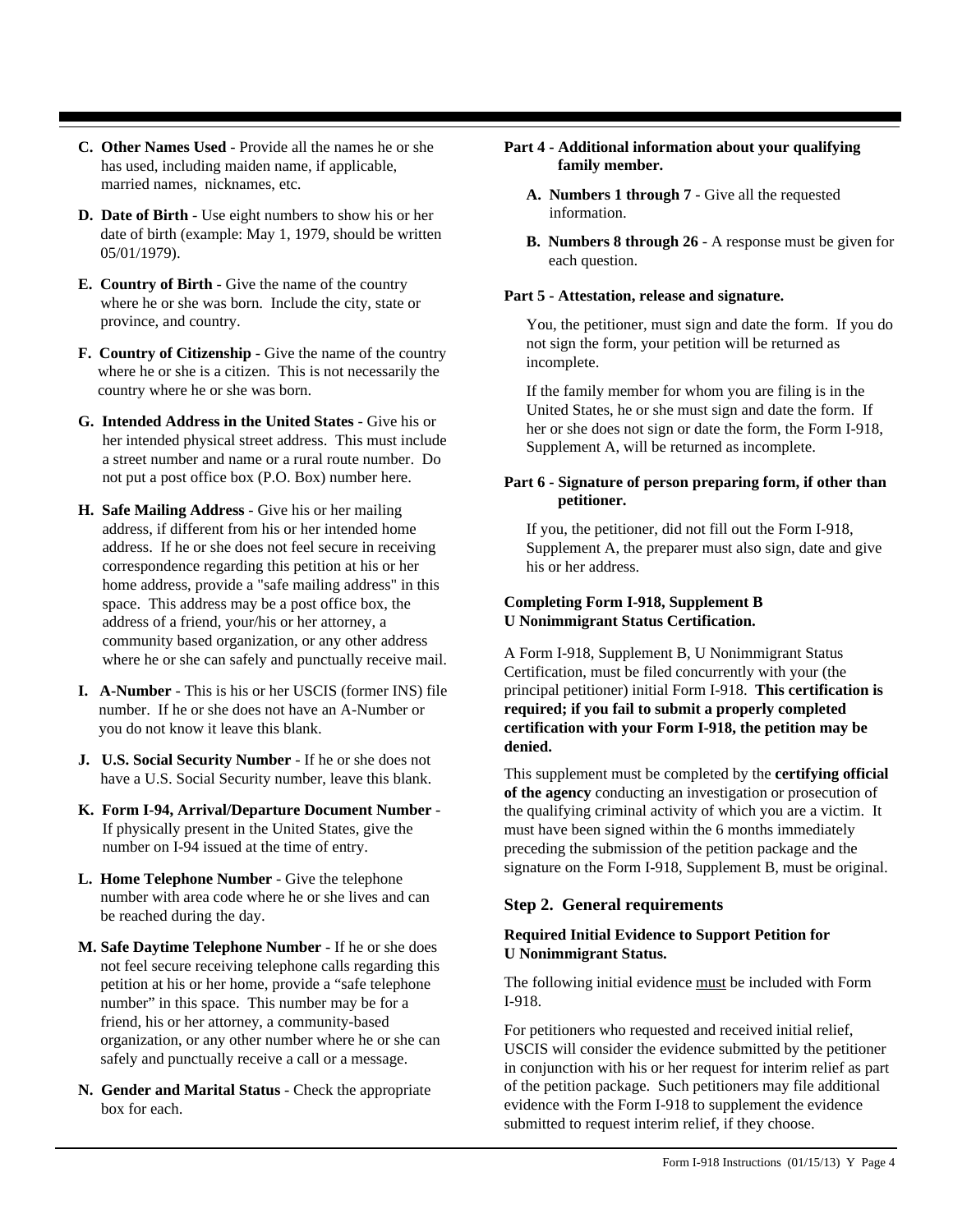**General Instructions.** One document may be used to demonstrate more than one element of your claim.

**A. Form I-918 Supplement B, U Nonimmigrant Status** 

**Certification.** You **must** submit a properly and timely executed Supplement B certification with your petition. However, petitioners who requested and received U interim relief, are not required to file Supplement B.

This certification will be given significant weight as evidence demonstrating that you are a victim; that you possess information about the criminal activity; that the criminal activity violated the laws of the United States or occurred in the United States (including Indian country and military installations) or the territories and possessions of the United States; and that you are likely to be, are being, or have been helpful in the investigation or prosecution of the qualifying criminal activity of which you are a victim. You also must provide any additional relevant evidence to help meet these eligibility requirements.

#### **B. Evidence You Are the Victim of Qualifying**

**Criminal Activity.** You must demonstrate you have suffered direct and proximate harm as a result of the commission of qualifying criminal activity. You must include with your petition evidence establishing you are a victim of qualifying criminal activity. You may use Form I-918, Supplement B to help establish this eligibility requirement, but you should also include with your petition any additional evidence you want USCIS to consider. A non-exhaustive list of the types of evidence you may submit includes, but is not limited to:

- **1.** Trial transcripts;
- **2.** Court documents;
- **3.** Police reports;
- **4.** News articles;
- **5.** Affidavits;
- **6.** Orders of protection.
- **C. Evidence You Have Suffered Substantial Physical or Mental Abuse.** You must present credible evidence that demonstrates you suffered substantial physical or mental abuse as a result of having been a victim of qualifying criminal activity. You may use Form I-918, Supplement B to help establish this eligibility requirement, but you should also include with your petition any additional evidence you want USCIS to consider.

The evidence must show the nature and severity of the abuse you suffered. Factors USCIS will consider to determine whether the abuse is substantial include:

- **1.** The nature of the injury inflicted;
- **2.** The severity of the perpetrator's conduct;
- **3.** The severity of the harm you suffered;
- **4.** The duration of the infliction of the harm; **and**
- **5.** The extent to which there is permanent or serious harm to your appearance, health, or physical or mental soundness.

No single factor is a prerequisite to establish that the abuse suffered was substantial, nor does the existence of one or more of the factors automatically create a presumption that the abuse was substantial. If the criminal activity caused the aggravation of a pre-existing physical or mental injury, that aggravation will be considered in evaluating whether the harm constitutes substantial physical or mental abuse. If the criminal activity involved a series of acts or occurred repeatedly over a period of time, please document the pattern of abuse. USCIS will consider the abuse in its totality -- a series of acts taken together may be considered to have caused substantial physical or mental abuse even where no single act alone rises to that level.

You are encouraged to provide and document all credible evidence, particularly when documenting a pattern of abuse. A non-exhaustive list of suggested forms of evidence includes, but is not limited to:

- **1.** Reports and/or affidavits from judges and other court officials, medical personnel, school officials, clergy, social workers and other social service personnel;
- **2.** Orders of protection and related legal documents;
- **3.** Photos of your visible injuries supported by affidavits;
- **4.** Affidavits from witnesses, acquaintances or family members who have personal knowledge of the facts regarding the criminal activity.
- **D. Evidence You Possess Information Concerning Qualifying Criminal Activity.** You must submit evidence demonstrating you possess information concerning the qualifying criminal activity of which you were a victim. You must demonstrate that you have knowledge of details concerning the criminal activity that would assist in the investigation or prosecution of that criminal activity.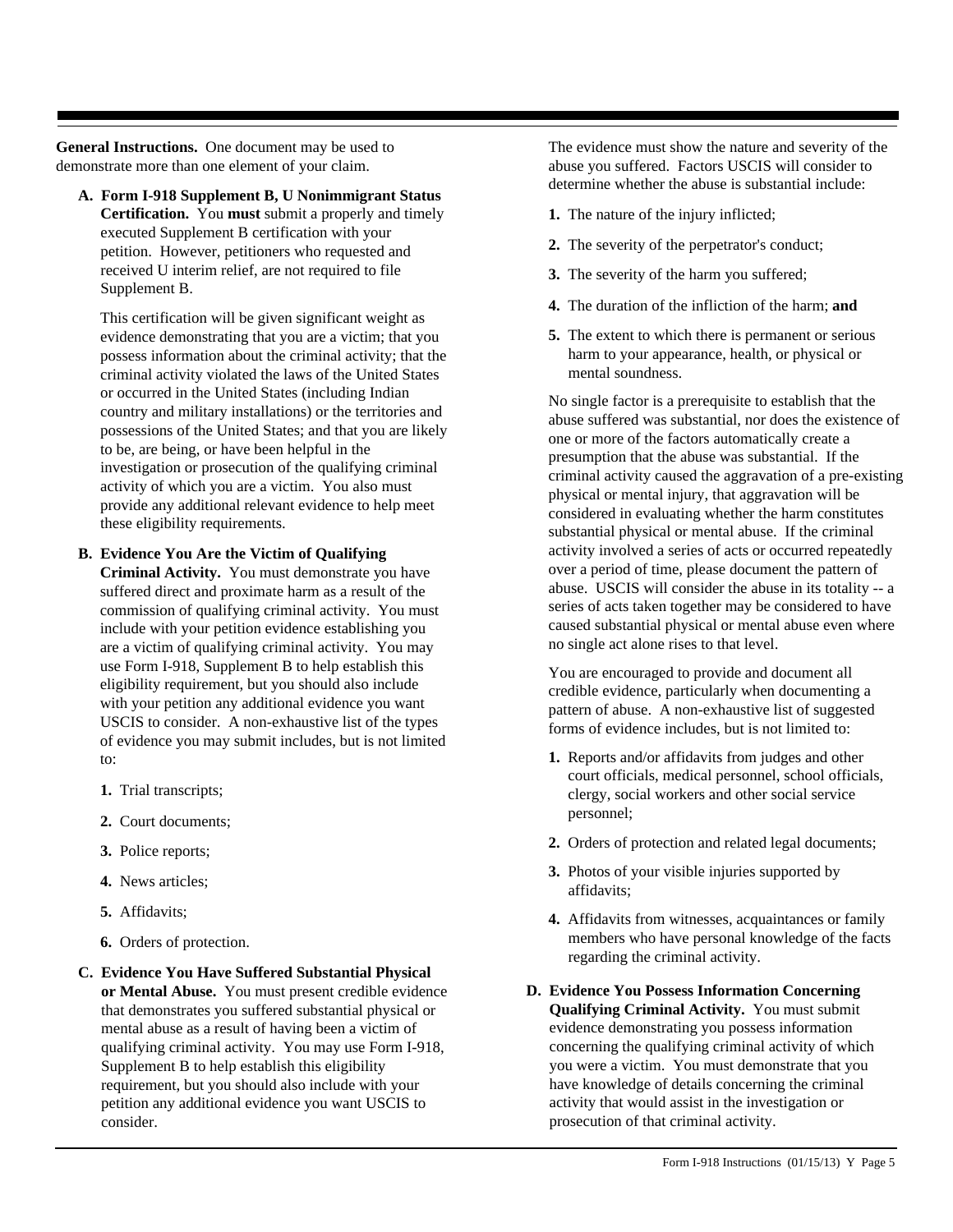You may use Form I-918, Supplement B to help establish this eligibility requirement, but you should also include with your petition any additional evidence you want USCIS to consider. Additional evidence to establish you possess information about the qualifying criminal activity may include, but is not limited to, reports and affidavits from police, judges, and other court officials.

In cases where the petitioner is a child under 16 years of age or is incapacitated or incompetent, this requirement can be satisfied by the parent, guardian, or next friend submitting the evidence on behalf of the petitioner. Evidence to meet this eligibility requirement must include documents establishing the age, incapacity, or incompetence of the victim. Examples of such evidence include, but are not limited to: birth certificate of the petitioner, court documents demonstrating recognition of an individual as the petitioner's "next friend," medical records, or reports of licensed medical professionals demonstrating the incapacity or incompetence of the petitioner.

**E. Evidence of Helpfulness.** You must submit evidence demonstrating that you have been, are being, or are likely to be helpful to a certifying official in the investigation or prosecution of the qualifying criminal activity of which you are a victim.

You must submit Form I-918, Supplement B to help establish this eligibility requirement, but you should also include with your petition any additional evidence you want USCIS to consider. Examples of such evidence include, but are not limited to:

- **1.** Trial transcripts;
- **2.** Court documents;
- **3.** Police reports;
- **4.** News articles;
- **5.** Copies of reimbursement forms for travel to and from court;
- **6.** Affidavits of other witnesses or officials.

In cases where the petitioner is a child under 16 years of age or is incapacitated or incompetent, this requirement can be satisfied by the parent, guardian, or next friend submitting the evidence on behalf of the petitioner. Evidence to meet this eligibility requirement must include documents establishing the age, incapacity, or incompetence of the victim.

Examples of such documentation include, but are not limited to: birth certificate of the petitioner, court

documents demonstrating recognition of an individual as the petitioner's "next friend," medical records, or reports of licensed medical professionals demonstrating the incapacity or incompetence of the petitioner.

**F. Evidence Criminal Activity is Qualifying and Violated U.S. Law or Occurred in the United States.** You must submit evidence that the criminal activity of which you were a victim is included in the list of criminal activity included in these instructions, and that the criminal activity violated a U.S. federal law that provides for extraterritorial jurisdiction or occurred in the United States (including in Indian country and military installations) or the territories and possessions of the United States.

You must submit Form I-918 Supplement B to help establish this eligibility requirement, but you should also include with your petition any additional evidence you want USCIS to consider. An example of such additional evidence includes, but is not limited to, a copy of the statutory provision(s) showing the elements of the offense or factual information about the criminal activity demonstrating that it is similar to a crime contained the list of qualifying criminal activity contained in these instructions. If the criminal activity occurred outside the United States, the additional evidence may include a copy of the statutory provision(s) providing for the extraterritorial jurisdiction, and documentation showing that the criminal activity violated Federal law and is prosecutable in a Federal court.

- **G. Personal Statement.** You **must** provide a personal narrative statement. This statement should describe the qualifying criminal activity of which you were a victim and must include the following information:
	- **1.** The nature of the criminal activity;
	- **2.** When the criminal activity occurred;
	- **3.** Who was responsible;
	- **4.** The events surrounding the criminal activity;
	- **5.** How the criminal activity came to be investigated or prosecuted; **and**
	- **6.** What substantial physical and/or mental abuse you suffered as a result of having been the victim of the criminal activity.

When the petitioner is under the age of 16, incapacitated, or incompetent, a parent, guardian, or next friend may submit a statement in lieu of the petitioner that contains as much information surrounding the criminal activity and physical and/or mental abuse as possible.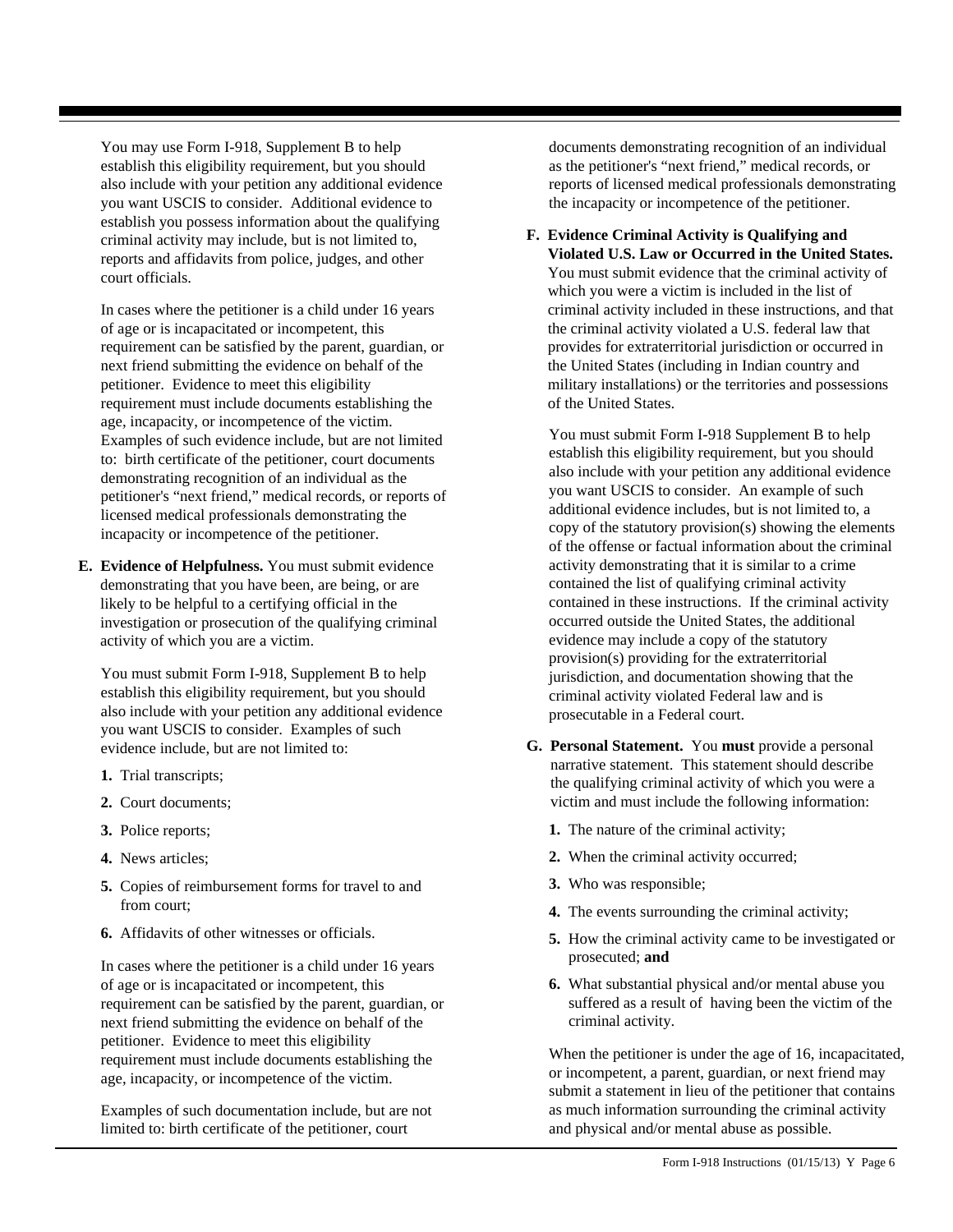**H. Waiver of Ground(s) of Inadmissibility.** To be eligible for U nonimmigrant status, you must be admissible to the United States. If you or your qualifying family member(s) answered "Yes" to one of the questions in Part 3 of the Form I-918 or Form I-918, Supplement A, you or your qualifying family member(s) may be inadmissible.

If you and/or your qualifying family member(s) is or becomes inadmissible for conduct that occurs while the petition for U nonimmigrant status is pending, you and/ or your family member(s) will not be eligible for U nonimmigrant status unless the ground of inadmissibility is waived by USCIS.

Petitioners seeking a waiver of inadmissibility must submit a Form I-192, Application for Advance Permission to Enter as a Nonimmigrant (Pursuant to Section 212(d)(3) of the Immigration and Nationality Act). A separate fee or a request for a fee waiver must be filed with Form I-192. Form I-192 should be filed concurrently with Form I-918. USCIS, in its discretion, will decide eligibility for the waiver.

### **Form I-918, Supplement A, and Evidence to Establish Derivative U Nonimmigrant Status.**

## **You must include:**

- **1.** A completed Form I-918, Supplement A, Petition for Immediate Family Member of U-1 Recipient, for each qualifying family member you want included on your petition.
- **2.** Credible documentation of the claimed relationship. Documents acceptable for this purpose are as follows:

If you are filing for your:

**A. Husband or Wife** - Submit a copy of your marriage certificate issued by a civil authority.

If either you or your spouse were married before, you must submit documents to show all previous marriages were legally terminated. (Example: a divorce decree or death certificate.)

- **B. Child and you are the mother**  Submit a copy of the child's birth certificate showing your name and the name of the child issued by a civil authority.
- **C. Child and you are the father**  Submit a copy of the child's birth certificate issued by a civil authority showing both parents' names. If the child was born out of wedlock give proof that a parent/child relationship exists or existed. (Example: the child's birth certificate

showing your name and evidence that you have financially supported the child. In some cases, a blood test may be necessary. )

- **D. Mother**  Submit a copy of your birth certificate issued by a civil authority, showing your name and your mother's name.
- **E. Father**  Submit a copy of your birth certificate showing the names of both parents. Also give a copy of your parents' marriage certificate establishing that your father was married to your mother before you were born, and copies of documents showing that any prior marriages of either your father or mother were legally terminated. If you are filing for a stepparent or adoptive parent, or if you are filing for your father and were not legitimated before your 18th birthday, also see **C, G** and **H**.
- **F. Brother or sister** Submit a copy of your birth certificate and a copy of your brother's or sister's birth certificate showing that you have at least one common parent. If you and your brother or sister have a common father but different mothers, submit copies of the marriage certificates of the father to each mother and copies of documents showing that any prior marriages of either your father or mothers were legally terminated. If you and your brother or sister are related through adoption or through a stepparent, or if you have a common father and either of you were not legitimated before your 18th birthday, see also **G** and **H**.
- **G. Stepparent/stepchild**  If your petition is based on a stepparent-stepchild relationship, you must file your petition with a copy of the marriage certificate of the stepparent to the child's natural parent showing that the marriage occurred before the child's 18th birthday, and copies of documents showing that any prior marriages were legally terminated.
- **H. Adoptive parent or adopted child** If you and the person you are filing for are related by adoption, you must submit a copy of the adoption decree(s) showing that the adoption took place before the child became 16 years old. If you adopted the sibling of a child you already adopted, you must submit a copy of the adoption decree(s) showing that the adoption of the sibling occurred before that child's 18th birthday. In either case, you must also submit copies of evidence that each child was in the legal custody of and resided with the parent(s) who adopted him or her for at least two years before or after the adoption. Legal custody may only be granted by a court or recognized government entity and is usually granted at the time the adoption is finalized. However, if legal custody is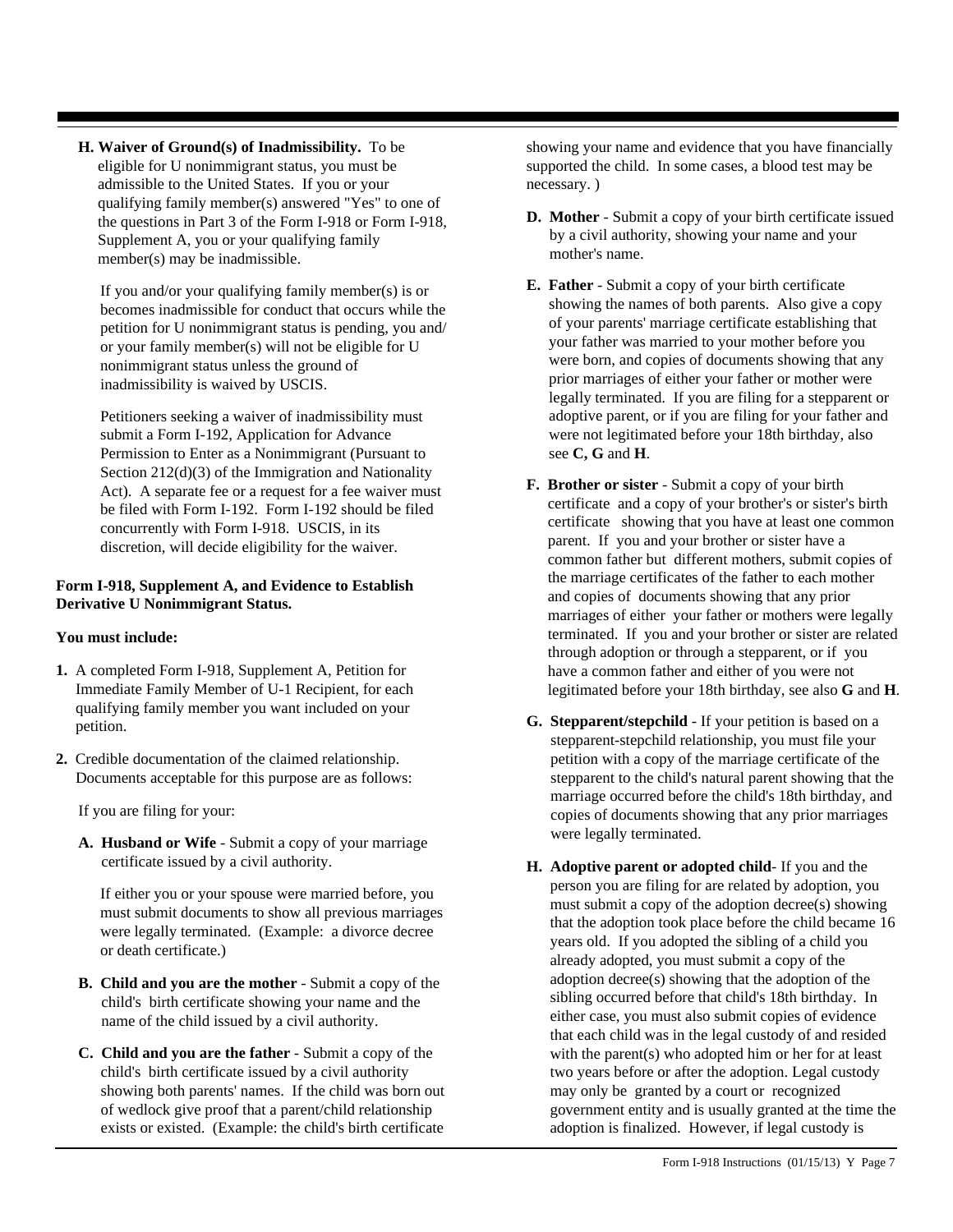granted by a court or recognized government agency prior to the adoption, that time may count to fulfill the two-year legal custody requirement.

**I. Your unmarried sibling under age 18** - Submit a certified copy of your birth certificate and a copy of your brother's or sister's birth certificate showing that you have at least one common parent.

**Unavailable Documents.** If a required document is not available, you may give USCIS the following instead. **NOTE:** USCIS may require a statement from the appropriate civil authority certifying that the necessary document is unavailable.

- **1. Church record:** A certificate under the seal where the baptism, dedication or comparable rite occurred within two months after the birth, showing the date and place of the child's birth, date of the religious ceremony and the names of the child's parents.
- **2. Census records:** State or federal census records showing the names place of birth and date of birth or age of the person listed.
- **3. School record:** A letter from the authority of the school attended (preferably the first school) showing dates of admission to the school, child's date and place of birth and the names and birthplaces of both parents if shown in the school records.
- **4. Affidavits:** Written statements sworn to or affirmed by two persons who were living at the time and who have personal knowledge of the event you are trying to prove. (Example: the date and place of birth, marriage, divorce or death.) The person making the affidavit need not be a citizen of the United States. Each affidavit should contain the following:
	- **A.** The relationship, if any, between you and the affiant;
	- **B.** Full information concerning the event; and
	- **C.** Complete details concerning how the person acquired knowledge of the event.

**NOTE**: In a case where you or your relative's name has changed from what is shown on the supporting document, submit the legal document authorizing such name change. (Example: marriage certificate, adoption decree, court order, etc.)

*Translations.* Any document containing foreign language submitted to USCIS shall be accompanied by a full English language translation which the translator has certified as complete and accurate, and by the translator's certification that he or she is competent to translate from the foreign language into English.

*Copies*. Unless specifically required that an original document be filed with a petition, a legible photocopy may be submitted. Original documents submitted when not required may remain a part of the record, even if the submission was not required.

# **Where To File?**

Mail your complete petition package to the following address:

**USCIS - Vermont Service Center 75 Lower Welden Street St. Albans, VT 05479-0001**

## **What Is the Filing Fee?**

There is no filing fee or biometrics services fee for Form I-918.

After you submit Form I-918, USCIS will notify you about when and where to go for biometrics services.

## **Address Changes.**

If you have changed your address, you must inform USCIS of your new address. For information on filing a change of address go to the USCIS Web site at **[www.uscis.gov/](http://www.uscis.gov/addresschange) [addresschange](http://www.uscis.gov/addresschange)** or contact the USCIS National Customer Service Center at **1-800-375-5283**. For TDD (hearing impaired) call: **1-800-767-1833**.

# **Processing Information.**

**Any Form I-918 that is not signed will be rejected with a notice that the Form I-918 is deficient.** You may correct the deficiency and resubmit the Form I-918. A petition is not considered properly filed until accepted by USCIS.

**Initial processing.** Once a Form Form I-918 has been accepted, it will be checked for completeness, including submission of the required initial evidence. If you do not completely fill out the form, or file it without required initial evidence, you will not establish a basis for eligibility and we may deny your Form I-918.

**Requests for more information or interview.** We may request more information or evidence, or we may request that you appear at a USCIS office for an interview. We may also request that you submit the originals of any copy. We will return these originals when they are no longer required.